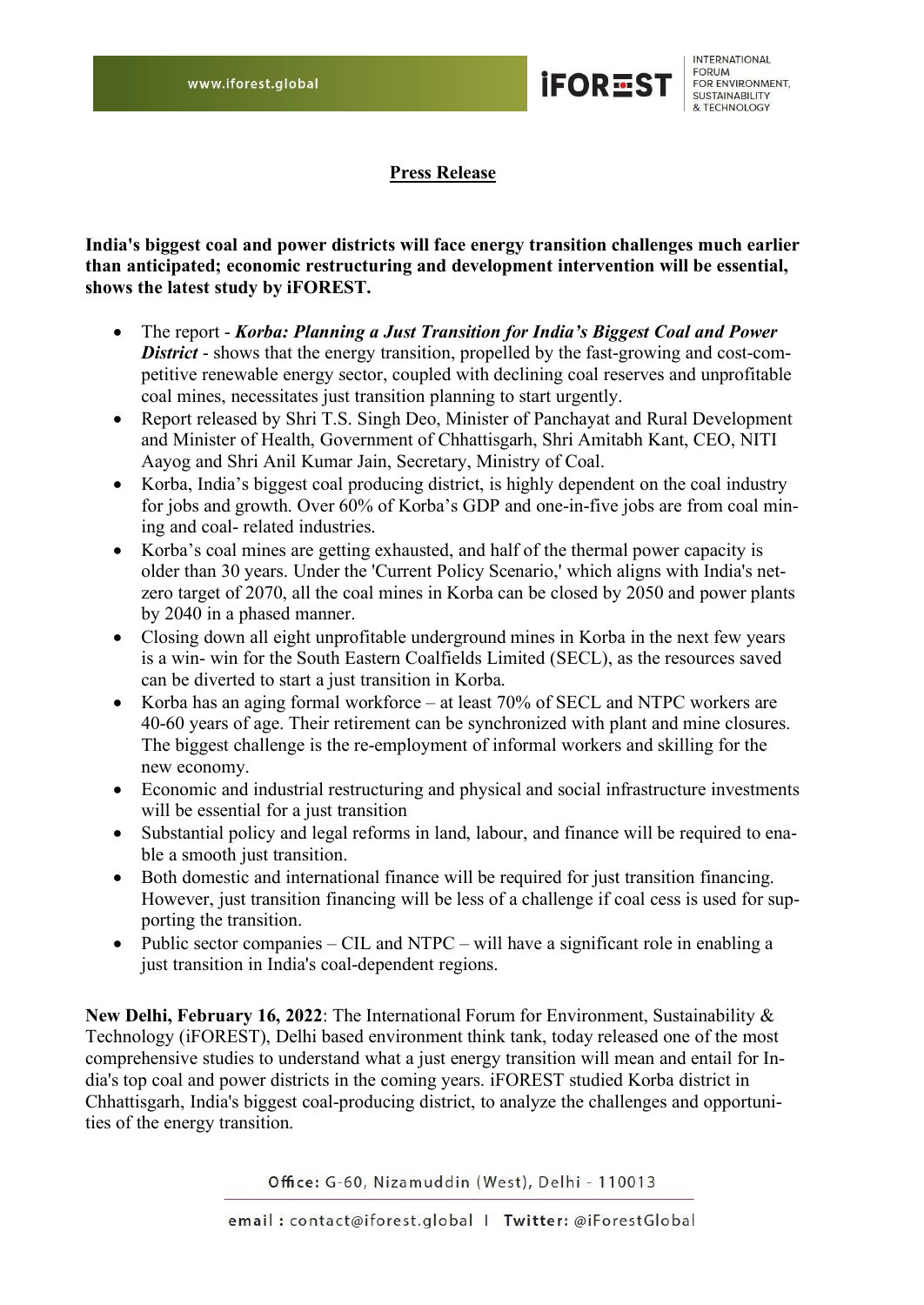The report- *Korba: Planning a Just Transition for India's Biggest Coal and Power District* was released at an online event by Shri T.S. Singh Deo, Minister of Panchayat and Rural Development and Minister of Health, Government of Chhattisgarh, Shri Anil Kumar Jain, Secretary, Ministry of Coal, and Shri Amitabh Kant, CEO, NITI Aayog.

Speaking at the occasion, Shri T.S. Singhdeo said, "justice will be the most critical aspect of the energy transition, and this will need to be addressed. This will be possible through not only state intervention, but through a collaborative effort at various levels." "As coal phases out, what industry could come in coal regions like Korba for employment generation is the big question which needs to be deliberated upon," he added.

Shri Anil Kumar Jain, said that "A place-based approach is the answer to ensuring a just transition as districts have different issues. A strategic approach will be needed as there is a big human aspect involved in the energy transition." He also said that for building a new economy land will be a key issue, and for countries like India , repurposing of mining land can provide a key opportunity," he added.

Shri Amitabh Kant, on the occasion of the release, said "Just transition has emerged as a concept to ensure that the local communities in coal and power regions do not face the repercussions of untimely mine and thermal power closure. For India, development intervention will be a key aspect of just transition. We also need to invest in human capital in states like Chhattisgarh, Jharkhand, Odisha. These states have the opportunity to build the new economy, and for that cooperative federalism will be necessary.

"India's biggest coal and thermal power districts face a twin challenge. The first is the energy transition propelled by the fast-growing and cost-competitive renewable energy sector. The second is the declining coal reserves, unprofitable coal mines, and an aging thermal power fleet. A combination of these will lead to a significant economic disruption in coal regions in this decade and beyond. This necessitates just transition planning to start urgently. Districts like Korba will need to start planning for the future to prevent socio-economic disruptions," said Chandra Bhushan, President and CEO, iFOREST.

Korba produces over 16% of the country's coal and is also an electricity hub, with 6,428 MW of thermal power capacity.

## **Key findings of the study**

- Korba is a Schedule V district with over 40% tribal population. It is an Aspirational District with 41% people living below the poverty line and over 32% of the district's population being 'multidimensionally poor' with limited access to healthcare, education, and basic amenities.
- It is highly dependent on the coal industry for jobs and growth. Over 60% of Korba's GDP and one-in-five jobs are from coal mining and coal-related industries.
- A coal-centric economy has stymied the growth of other economic sectors, including agriculture, forestry, manufacturing, and services. Poor socio-economic status and high dependence on the coal economy make it highly vulnerable to the unplanned closure of mines and industries. Therefore, unplanned disruptions in the coal industry will have severe socio-economic consequences.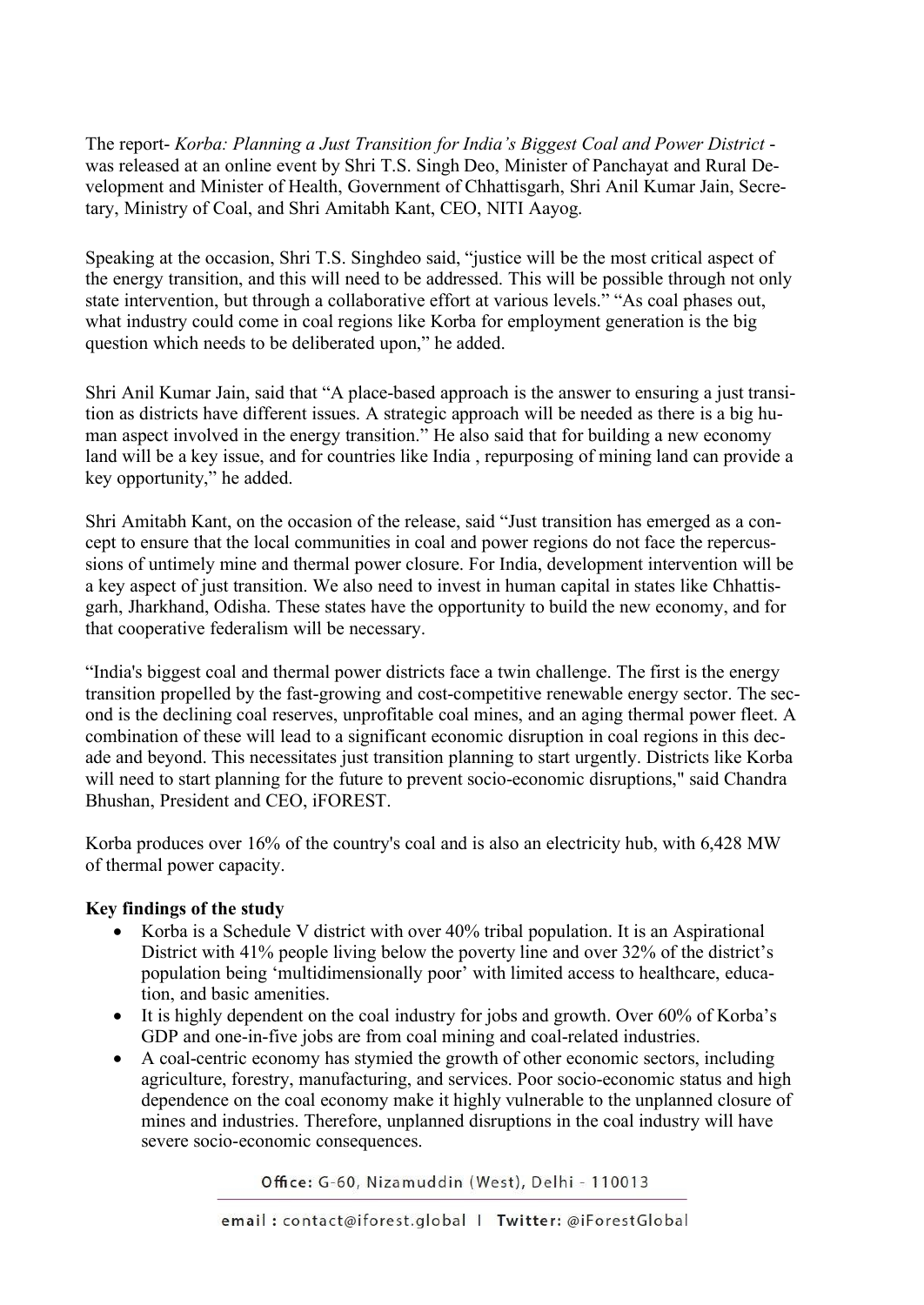- Korba has 13 operational mines, and four mines are in the pipeline. As per the current plans of SECL, Korba's coal production will peak at 180 million tonnes by 2025.
- Among the operational mines, three open cast mines- Dipka, Gevra, Kusmunda- produce 95% of the coal. Eight underground mines are low-producing and are unprofitable.
- But Korba's coal mines are getting exhausted, and half of the thermal power capacity is older than 30 years. Big mines like Gevra and Kusmunda have a remaining life of less than 15 years. As per the recommendation of the Central Electricity Authority, 10 units with 2,940 MW capacity (46% of the current capacity) can be retired by 2027.
- Under the 'Current Policy Scenario', which aligns with India's net-zero target of 2070, all the coal mines in Korba can be closed by 2050 and power plants by 2040 in a phased manner.
- Shutting down all eight unprofitable mines in Korba in the next few years is a win-win for the South Eastern Coalfields Limited (SECL), as the resources saved can be diverted to start a just transition in Korba.
- Korba has an aging formal workforce at least 70% of SECL and NTPC workers are 40-60 years of age. Their retirement can be synchronized with plant and mines closure. So, the transition of the formal workers is less of a challenge.
- The biggest challenge is the re-employment of informal workers, who constitute over 60% of the workforce in the coal industry. They will require job support and reskilling. Skilling for the new green economy is another challenge.

Based on the findings, the report has developed a just transition planning framework for Korba – **based on the 5 R**'**s principle** -- which can also be a blueprint for other districts. The just transition in Korba will require:

**1. Restructuring of the economy:** Korba's economy will have to be restructured to reduce the contribution of coal and increase the contribution of other sectors in the district's GDP. This will require investments in agriculture, forestry, and fishery sectors, supporting low-carbon industries based on local resources, including agro and food processing, non-timber forest product (NTFP) processing, renewable energy-based industries, and strengthening the service sector. Investments in education and skill development will be essential.

The coal mining and power companies – SECL and NTPC -- will have a crucial role in supporting the transition. Restructuring their business portfolios and investing in green businesses will help create jobs and substitute for the loss of revenue from the closure of coal mines and coal-dependent industries.

- **2. Repurposing of land and infrastructure:** Currently, 24,000 ha of land and massive infrastructure is with the coal and power companies. Scientific closure and repurposing of mining land hold significant potential to build a new green economy and attract investments.
- **3. Reskilling and skilling of the workforce:** For formal workers in coal mining and power plants, securing retirement benefits and skilling of the workforce for new industries will be necessary. The informal workers will need government support for employment and income.
- **4. Revenue substitution:** Coal mining Korba currently contributes over Rs. 7,000 crores (\$US 1.0 billion) in royalty, District Mineral Foundation (DMF) funds and coal cess. These are important sources of revenue for the central, state and district. A progressive plan for economic diversification will be required to substitute this revenue.